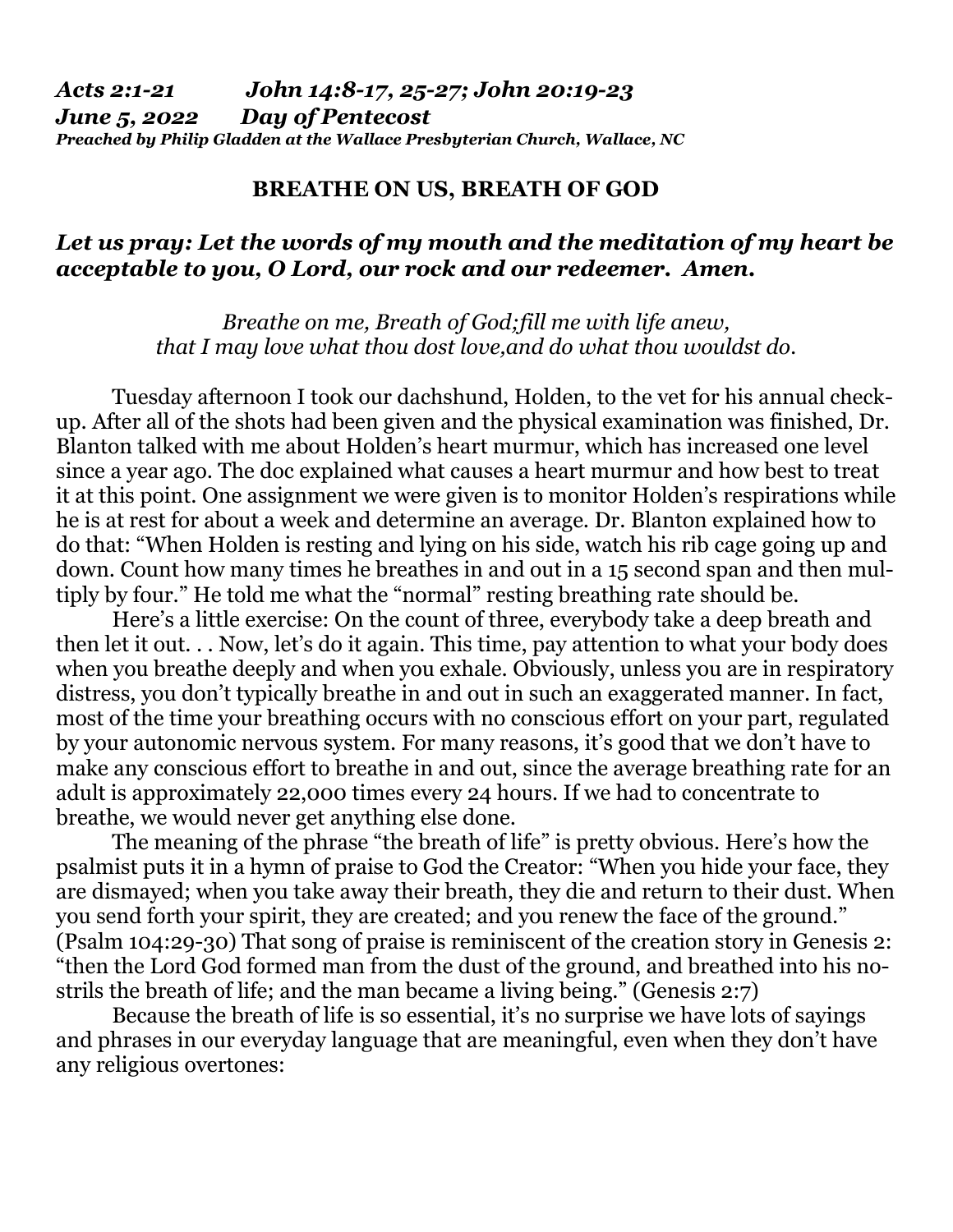\* "breathe easy" — relax, feel relieved from anxiety, stress, or tension.

 \* "take a deep breath" — calm down. According to an article from the Canadian Broadcasting Company, "Breathing deeply, with a slow and steady inhalation to exhalation ratio, signals our parasympathetic nervous system to calm the body down. Long, deep breaths can also manage our stress responses to help decrease anxiety, fear, racing thoughts, a rapid heartbeat and shallow chest breathing."<sup>1</sup>

 $*$  "esprit de corps" — literally, "the breath of the body" — the common spirit in the members of a group and inspiring enthusiasm, devotion, and strong regard for the honor of the group.

 \* "team spirit" — feelings of camaraderie among the members of a group, enabling them to cooperate and work well together.

 $*$  "second wind" — a new strength or energy to continue something that is an effort.

 $*$  "a breath of fresh air"  $-$  a person or thing that constitutes a refreshing change.

 Notice that those sayings use a variety of terms — breath, spirit, wind, air. The same can be said about God's Spirit on this Day of Pentecost. The Hebrew word for "spirit" is *ru-ach*. The Greek word is *pneuma* (can't you hear "pneumonia" and "pneumatic"?) When you read the word "spirit" in the Old and New Testaments, you can almost freely substitute words for the same meaning — the spirit of God, the wind of God, the breath of God. In ancient Greek medicine, *pneuma* was the word for the force necessary to keep the body's vital organs functioning. As one source puts it, *pneuma* was/is the vital spirit by which the body is animated.

 On the night before he died, Jesus talked with his disciples about how he was going away to the Father. You can imagine how upset the disciples must have been to hear this news about being left behind. In her study of John's gospel, Frances Taylor Gench writes, "Fred Craddock captures the scene in a memorable image, likening the disciples to children playing on the floor, who happen to look up and see the parents putting on coats and hats. Their questions are three (and they have not changed): Where are you going? Can we go? Then who is going to stay with us?"

 Jesus's answer to his disciples is the same answer we get when we ask, "Jesus, who will be with us today as we try to live as your faithful followers and do what you call us to do?" Jesus said (and says), "I will ask the Father, and he will give you another Advocate, to be with you forever. This is the Spirit of truth . . . The Advocate, the Holy Spirit, whom the Father will send in my name, will teach you everything, and remind you of all that I have said to you." (John 14:16-17a, 26)

 When I asked the Bible study folks what came to mind when they thought of the Holy Spirit, they answered, "Comfort, peace, assurance, teaching, praying for us." That's certainly the picture of the Spirit that we get in the Gospel of John. On Easter evening, Jesus showed up in the midst of the disciples' fear and said, "Peace be with you" (the same thing he said to them the night before he died, "Peace I leave with you; my peace I give to you.") Then Jesus breathed on them and said to them, "Receive the Holy Spirit."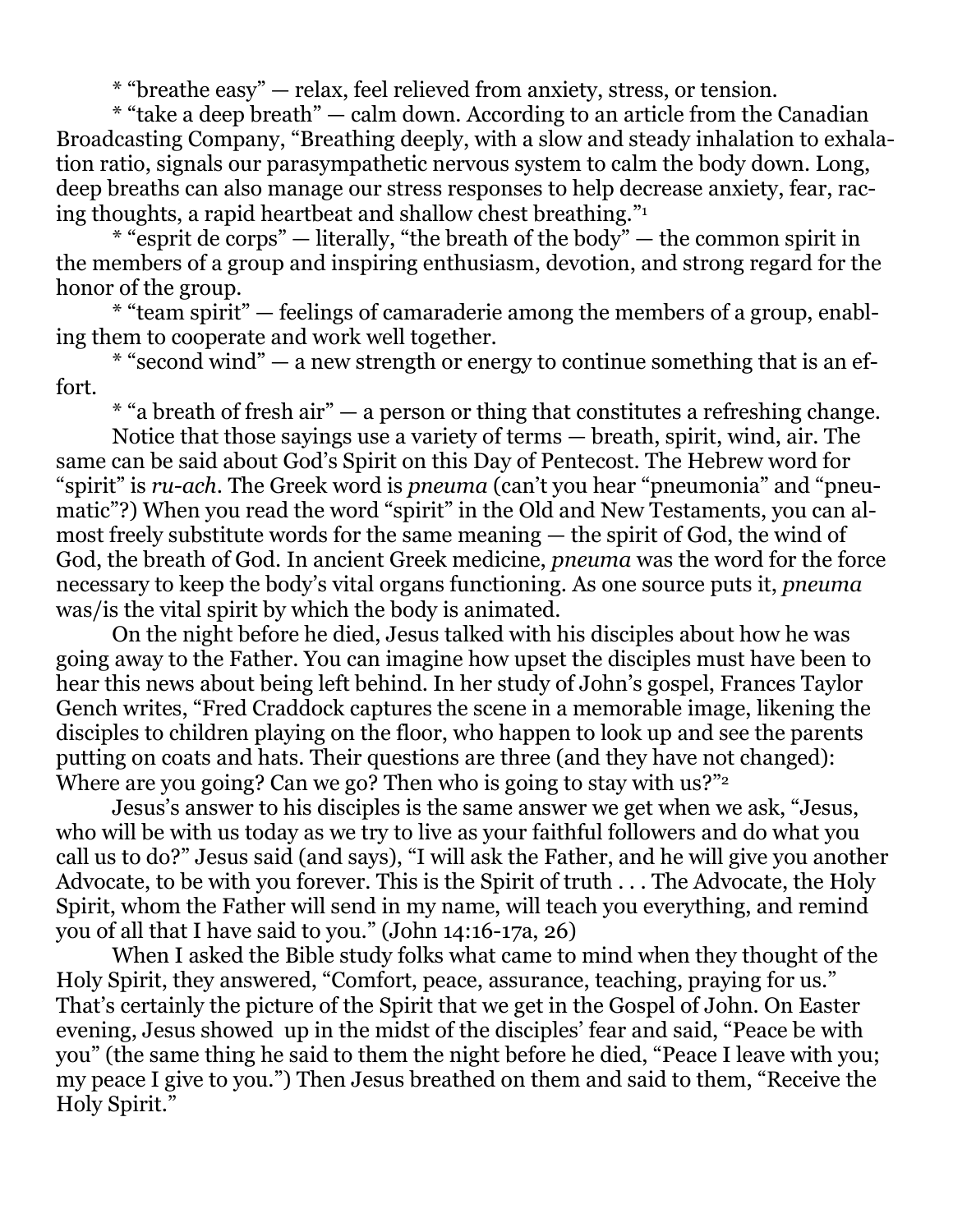But, did you notice, before Jesus breathed on them and said, "Receive the Holy Spirit," he commissioned his disciples with these words, "As the Father has sent me, so I send you"? (John 20:21) That sounds a lot like the instructions Jesus gave his disciples on the night he told them goodbye and promised the coming of the Advocate/Comforter/Holy Spirit: "Very truly, I tell you, the one who believes in me will also do the works that I do and, in fact, will do greater works than these, because I am going to the Father . . . If you love me, you will keep my commandments." (John 14:12, 15) In the same way, after Jesus told his disciples to wait in Jerusalem for the promised Holy Spirit, he told them, "But you will receive power when the Holy Spirit has come upon you; and you will be my witnesses in Jerusalem, in all Judea and Samaria, and to the ends of the earth." (Acts 1:8)

 Remember how I said the Greek word for Spirit is *pneuma*, from which we get our word "pneumatic"? Here's a description of how a pneumatic drill works: "A pneumatic drill, much as most air tools, requires an air motor with parts such as rotor, rotor blades, cylinder, upper and lower plates, as well as bearings. These assembled parts work together *to bring life to the tool.*" 3 (emphasis added) That's a pretty good description of how the Holy Spirit works in and among us — The body of Christ, the Church, is made up of many different parts. Those different parts require an air motor, the Holy Spirit, which helps the assembled parts to work together to bring life to the body, the Church.

 Think back to those common phrases we use about spirit, wind, air, and see if they don't describe the importance of the Holy Spirit in our Christian lives and church and what the Holy Spirit does in our Christian lives and church.

 \* esprit de corps" — literally, "the breath of the body" — God's Spirit in the Church, the body of Christ, and inspiring enthusiasm, devotion, and strong regard for the honor of the group and for Christ.

 \* "team spirit" — feelings of camaraderie among the members of the body of Christ, enabling them to cooperate and work well together, "to grow up in every way into him who is the head, into Christ." (Ephesians 4:16)

 $*$  "second wind" — a new strength or energy to continue something that is an effort, such as preaching and spreading the Gospel in 1st century A.D. Asia Minor and living faithfully as followers of Jesus Christ in 21 century A.D. U.S.A.

 $*$  "a breath of fresh air"  $-$  a person or thing that constitutes a refreshing change, such as Jesus Christ, our risen Lord, who calls us to a new way of life, grounded in the Spirit, inspired by the Spirit, strengthened by the Spirit.

 One preacher's commentary on Jesus's breath and gift of the Holy Spirit in John 20 says, "Before he left his disciples, Jesus bestowed upon them the Spirit. It seems that without the Spirit's involvement in the lives of the disciples, there would be no peace, faith, or courage. The Spirit is needed to help the church break through the barriers of ethnicity, sex, gender, race, class, ability, etc., and must be sought. We are living through a time in which there are so many challenges in our world, a time in which the fearless prophetic voice of the church is desperately needed. This prophetic voice can only be propelled by the empowerment of the Holy Spirit."4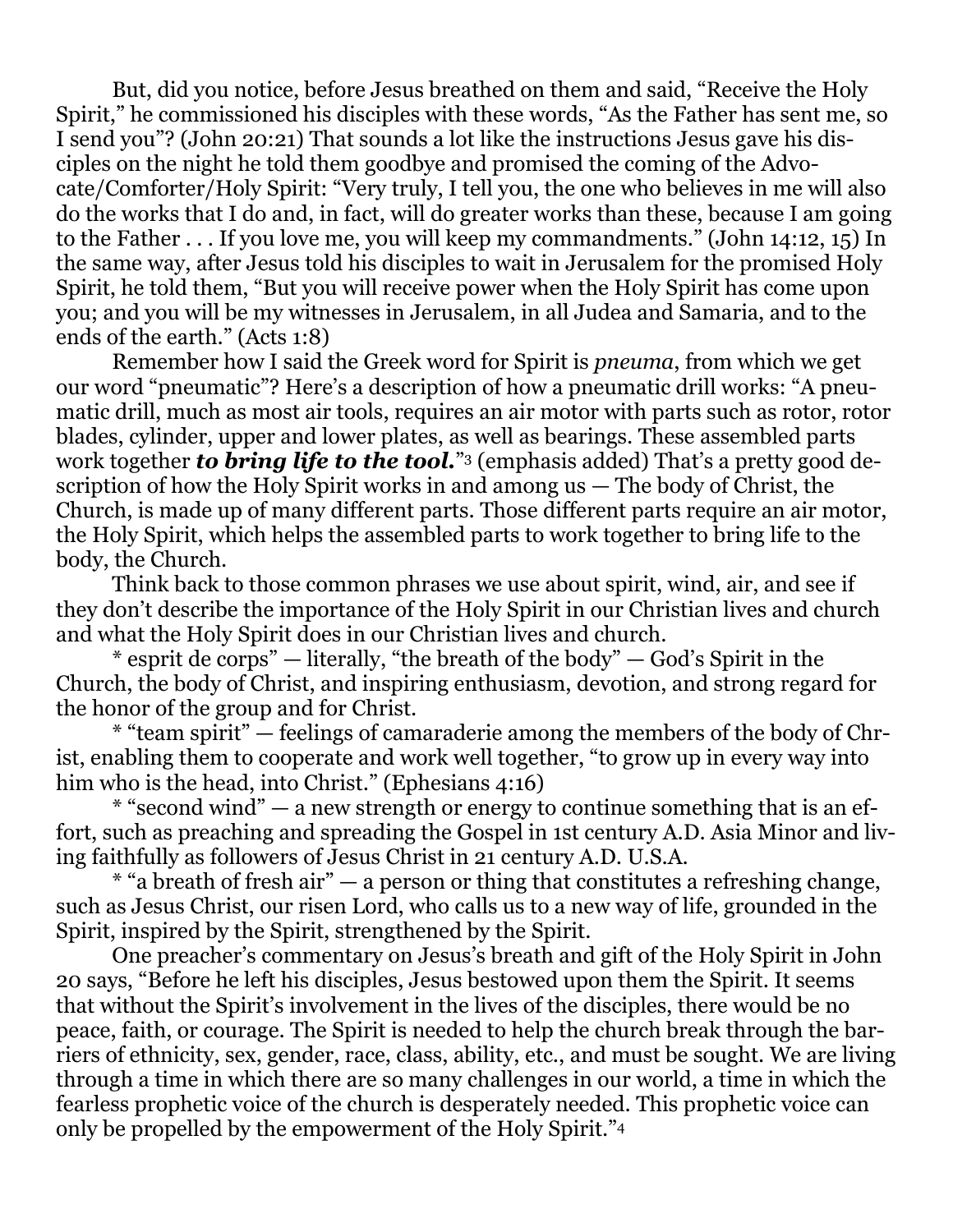On a regular basis, we recite the Apostles' Creed in worship as our Affirmation of Faith. Somewhat surprisingly, the creed has little directly to say about the Holy Spirit, although we can assume the Spirit is at work in and through everything else we affirm about God, Jesus, the Church, the communion of saints, the resurrection of the body, and the life everlasting. We affirm our faith in Jesus Christ "who was conceived by the Holy Ghost, born of the Virgin Mary" and, in the final section, "I believe in the Holy Ghost."

 Thirty-nine years ago, on Friday evening June 10, 1983 at 8:37 p.m. during a communion service, our Presbyterian Church (U.S.A.) denomination was constituted, healing a 122 year-old rift based in the Civil War. The plan for reunion called for the writing of a brief statement of our Reformed faith reflective of the new denomination and our calling to be faithful Christians in the rest of the 20th century and beyond. "A Brief Statement of Faith" was adopted in 1991 and became part of our church's Constitution in the *Book of Confessions*. As you would expect, the brief statement has three sections (God the Son, God the Father, God the Holy Spirit), bookended by two doxologies.

 Although called "A Brief Statement," each section has more to say than the Apostles' Creed. As I read the section about the Holy Spirit, think about all you've heard today about God's Spirit — wind, breath, Spirit, creator, giver of life, esprit de corps, second wind, the Advocate, the Spirit of truth, the Spirit of power, the Spirit that calls us to discipleship.

*We trust in God the Holy Spirit, everywhere the giver and renewer of life. The Spirit justifies us by grace through faith, sets us free to accept ourselves and to love God and neighbor, and binds us together with all believers in the one body of Christ, the Church. The same Spirit who inspired the prophets and apostles rules our faith and life in Christ through Scripture, engages us through the Word proclaimed, claims us in the waters of baptism, feeds us with the bread of life and the cup of salvation, and calls women and men to all ministries of the church. In a broken and fearful world the Spirit gives us courage to pray without ceasing, to witness among all peoples to Christ as Lord and Savior, to unmask idolatries in Church and culture, to hear the voices of peoples long silenced, and to work with others for justice, freedom, and peace. In gratitude to God, empowered by the Spirit,*